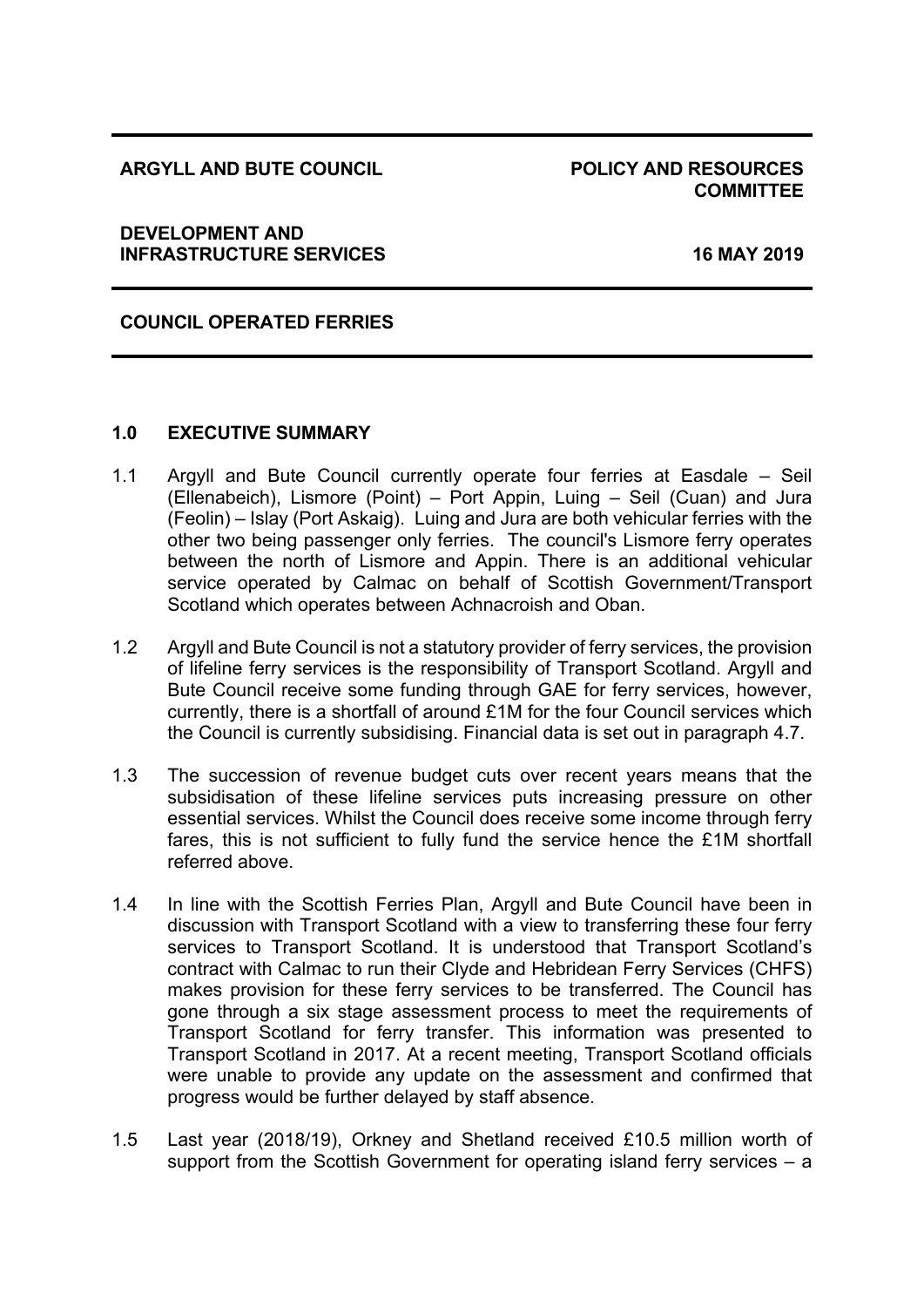similar amount has been made available this year (2019/20). Argyll and Bute Council has not received any payment to date.

- 1.6 It is recommended that the Committee:
	- Agree that the council continue to pursue the transfer of ferries to Transport Scotland,
	- Agree that transfer should be on the basis of 'no transfer of revenue funding',
	- Refer the Committee's decision to Council to endorse their position,
	- Consider how this issue should continue to be escalated.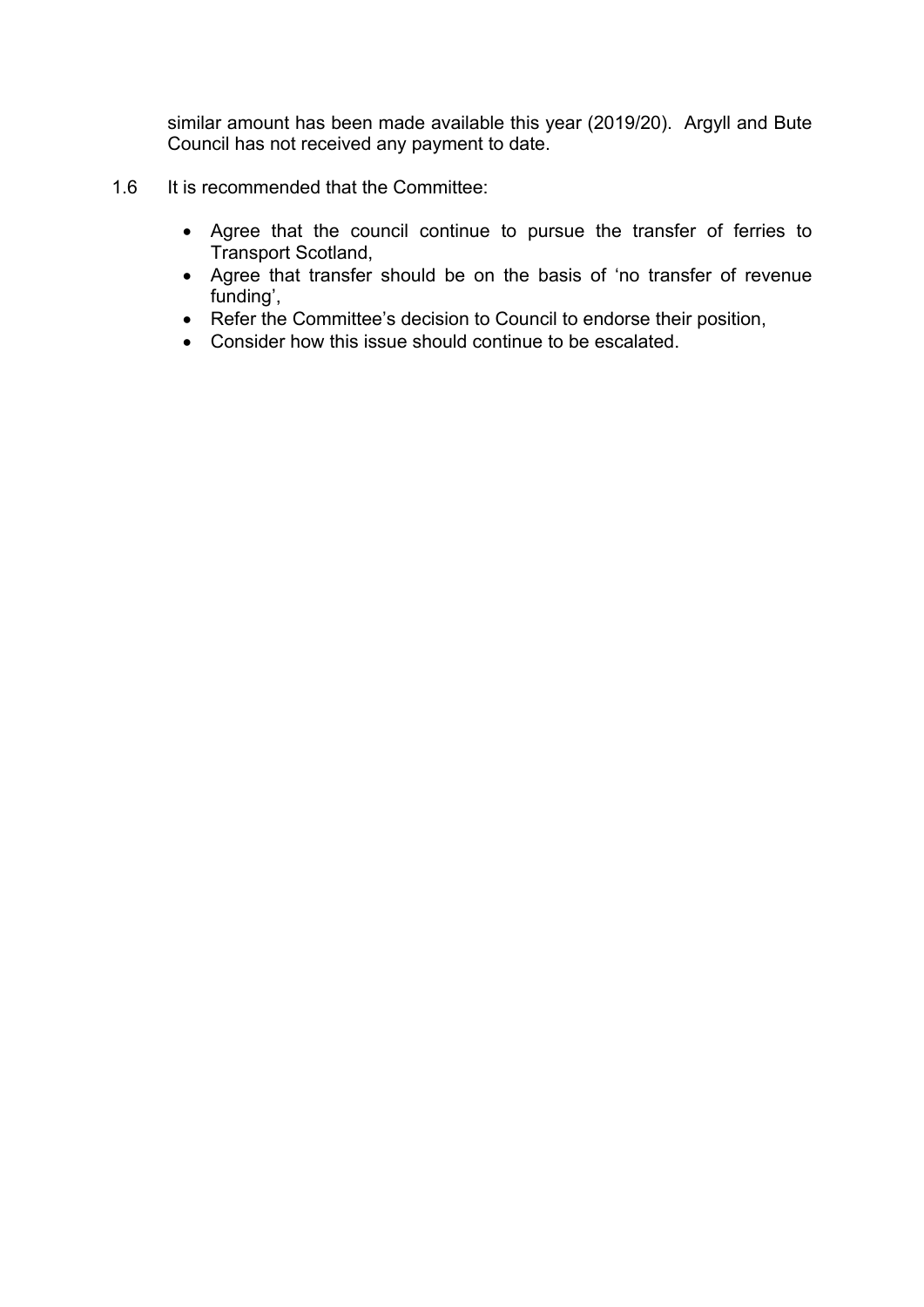## **ARGYLL AND BUTE COUNCIL POLICY AND RESOURCES**

# **COMMITTEE**

#### **DEVELOPMENT AND INFRASTRUCTURE SERVICES 16 MAY 2019**

# **COUNCIL OPERATED FERRIES**

#### **2.0 INTRODUCTION**

2.1 This report details the four ferry services the Council currently operate at a subsidised cost of around £1M per annum. Financial data is included at paragraph 4.7 below. This report also details the work carried out to date with a view to transferring these ferry services to Transport Scotland who have responsibility for running lifeline ferry services.

## **3.0 RECOMMENDATIONS**

- 3.1 It is recommended that the Committee:
	- Agree that the council continue to pursue the transfer of ferries to Transport Scotland,
	- Agree that transfer should be on the basis of 'no transfer of revenue funding',
	- Refer the Committee's decision to Council to endorse their position,
	- Consider how this issue should continue to be escalated.

# **4.0 DETAIL**

- 4.1 Argyll and Bute Council is responsible for the operation of four separate ferry routes:
	- Easdale Seil (Ellenabeich) Passenger Service
	- Lismore (Point) Port Appin Passenger Service
	- Luing Seil (Cuan) Vehicle and passenger Service
	- Jura (Feolin) Islay (Port Askaig) Vehicle and passenger Service

Average annual passenger / vehicular figures are provided in the table below:-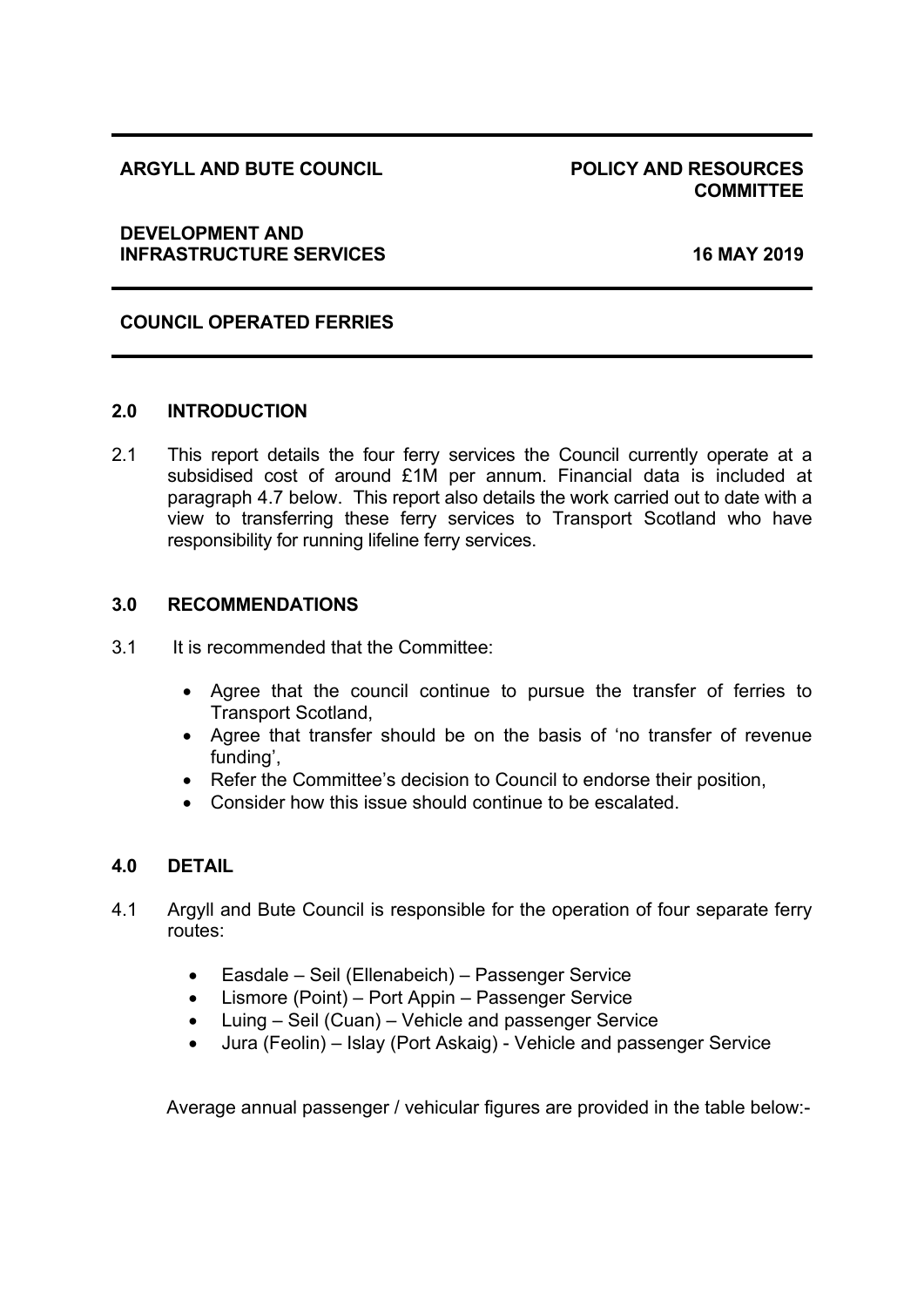Table 1 – Passenger / Vehicle Numbers

|                 | Easdale | Lismore | Luing  | Jura   | <b>Total</b> |
|-----------------|---------|---------|--------|--------|--------------|
| Passengers      | 30,000  | 45,000  | 42,500 | 68,000 | 185,500      |
| <b>Vehicles</b> |         |         | 22,500 | 28,500 | 51,000       |

- 4.2 The Easdale and Luing ferries both provide life-line services to those islands from the mainland of Lorn; the Easdale service is a passenger-only service, whilst the Luing service is a vehicular/passenger service. The Jura ferry provides a lifeline vehicular/passenger service from the island of Islay to the island of Jura i.e. an island off an island ferry service.
- 4.3 At Lismore, a separate vehicular/passenger service is operated by Calmac directly from Oban. The Council provides a passenger-only ferry service between Port Appin on the Lorn mainland and the island of Lismore – a proposal to combine both the Calmac and Council services was raised initially in Transport Scotland's Vessel Replacement and Deployment Plan (VRDP). The 2016 annual report (published in January 2018) states that '*this is a long-term proposal as we recognise considerable improvements will be required to port infrastructure, public transport and road links. This range of issues will require further work and engagement with the community…'* This issue has not been progressed by Transport Scotland.
- 4.4 Discussions have been ongoing between the Council and Transport Scotland for a considerable number of years regarding the transfer of the four ferry services to Transport Scotland. The rationale for these discussions being that the Council is not a statutory provider of ferry services, this function resting with Transport Scotland. The Council agreed a policy position seeking to transfer ferries to Transport Scotland providing that this could be done at no detriment to the Council in March 2012; at that time, the Council approved the proposal to undertake the Routes and Services Needs Assessment and subsequent Business Case Process that would allow the Council and Transport Scotland to consider the transfer of responsibilities for the four council-operated ferry services.
- 4.5 Transport Scotland asked the Council to complete a six stage process which provided Transport Scotland with the necessary information for them to give consideration to progressing the transfer. This process was concluded in 2017. To date, Transport Scotland have been unable to make any formal response on the submission made.
- 4.6 The Routes and Services Methodology (RSM) Explanatory Paper for Local Authorities produced by the Scottish Government included the six step process which is summarised as follows: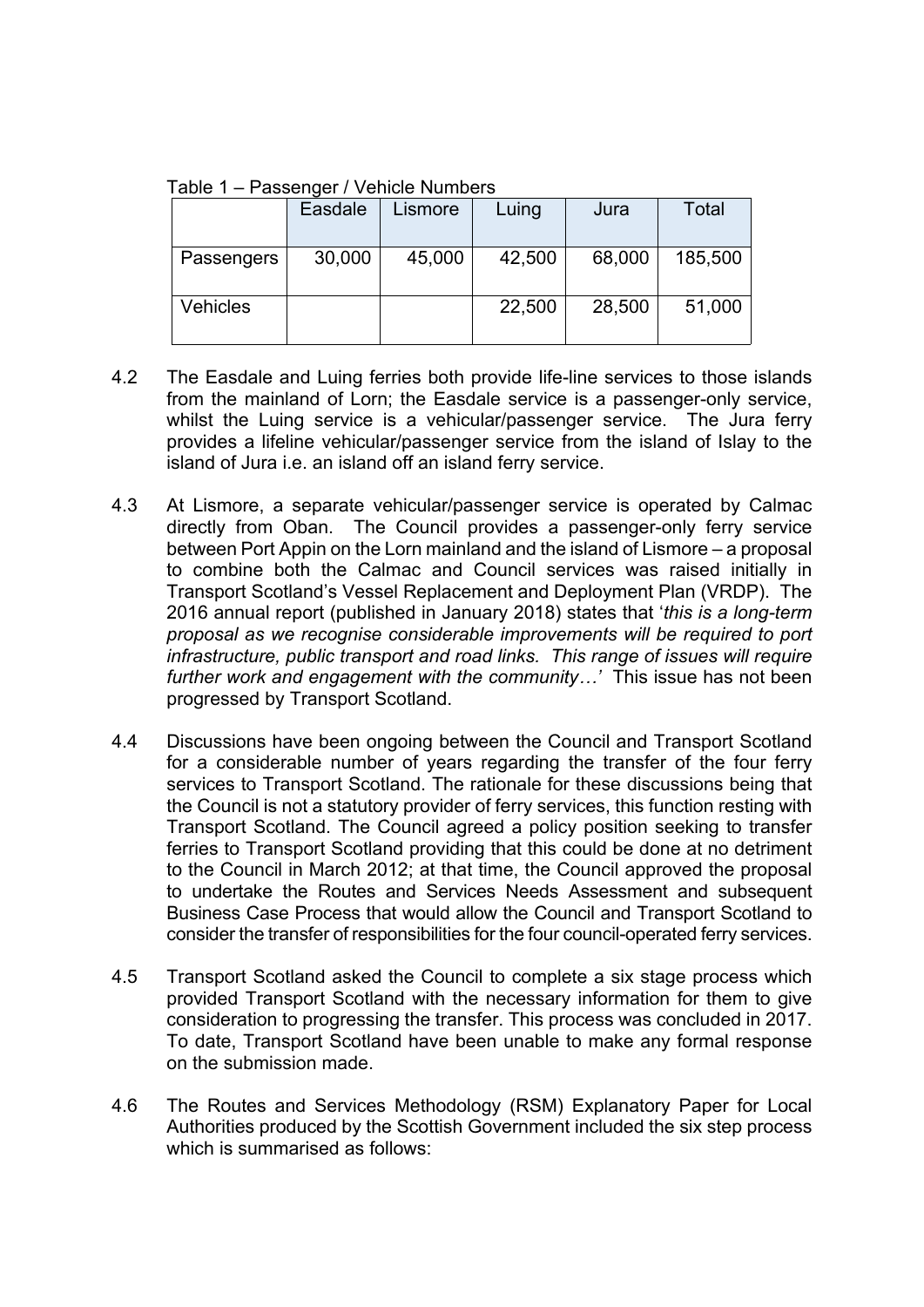- 1. Identify the dependencies of the community
- 2. Define the ferry service profile that fits the communities' dependencies
- 3. Define the current ferry service profile
- 4. Compare the current and proposed service profiles to identify gaps in service provision
- 5. Propose and appraise options for addressing gaps in service provision
- 6. Prioritise options to be taken forward in the short, medium and long term.

# **Financial Position**

4.7 The Council's ferry services operate at an overall loss to the Council. The net annual expenditure in 2017/2018 was £1,690,317. The 2017/2018 grant aided expenditure (GAE) received by the Council from the Scottish Government for ferries was £675,000. There is approximately £1M of subsidy being funded by the Council to these lifeline ferry services when the GAE figure is taken into consideration. Expenditure over the last 3 years is as detailed in the table below:-

|                                      | <b>Financial Year</b> |            |            |  |  |
|--------------------------------------|-----------------------|------------|------------|--|--|
|                                      | $15 - 16$             | 16-17      | $17 - 18$  |  |  |
| <b>Expenditure</b>                   | 1,612,807             | 2,076,844  | 1,952,148  |  |  |
| Income                               | $-224,858$            | $-250,100$ | $-258,335$ |  |  |
| <b>Net Expenditure</b>               | 1,387,949             | 1,826,744  | 1,693,813  |  |  |
| <b>Grant Aided Expenditure (GAE)</b> | 798,000               | 754,000    | 675,000    |  |  |
| <b>Net Cost to Council</b>           | 589,949               | 1,072,744  | 1,018,813  |  |  |

# Table 2 – Ferry Expenditure / Income

4.8 The Council has investigated methods of reducing operational costs – this relates to decisions made as part of budget savings cuts put forward in 2017/18. To this end, the Council has employed a member of staff with specialist marine knowledge, to take over management responsibilities from the specialist consultant previously under contract to the Council, ASP Ship Management. To date, management responsibilities for all Lorn-based ferries have now been transferred to the Council. The management of the Jura ferry service has also been transferred to the Council with the staff moving under TUPE. Whilst there is an element of risk in taking over management responsibilities, the Council will continue to operate the four ferry routes as efficiently as possible whilst discussions with Transport Scotland continue.

## **Future Commitments / The Future**

4.9 The Council's ferry fleet is an ageing asset; officers are currently compiling a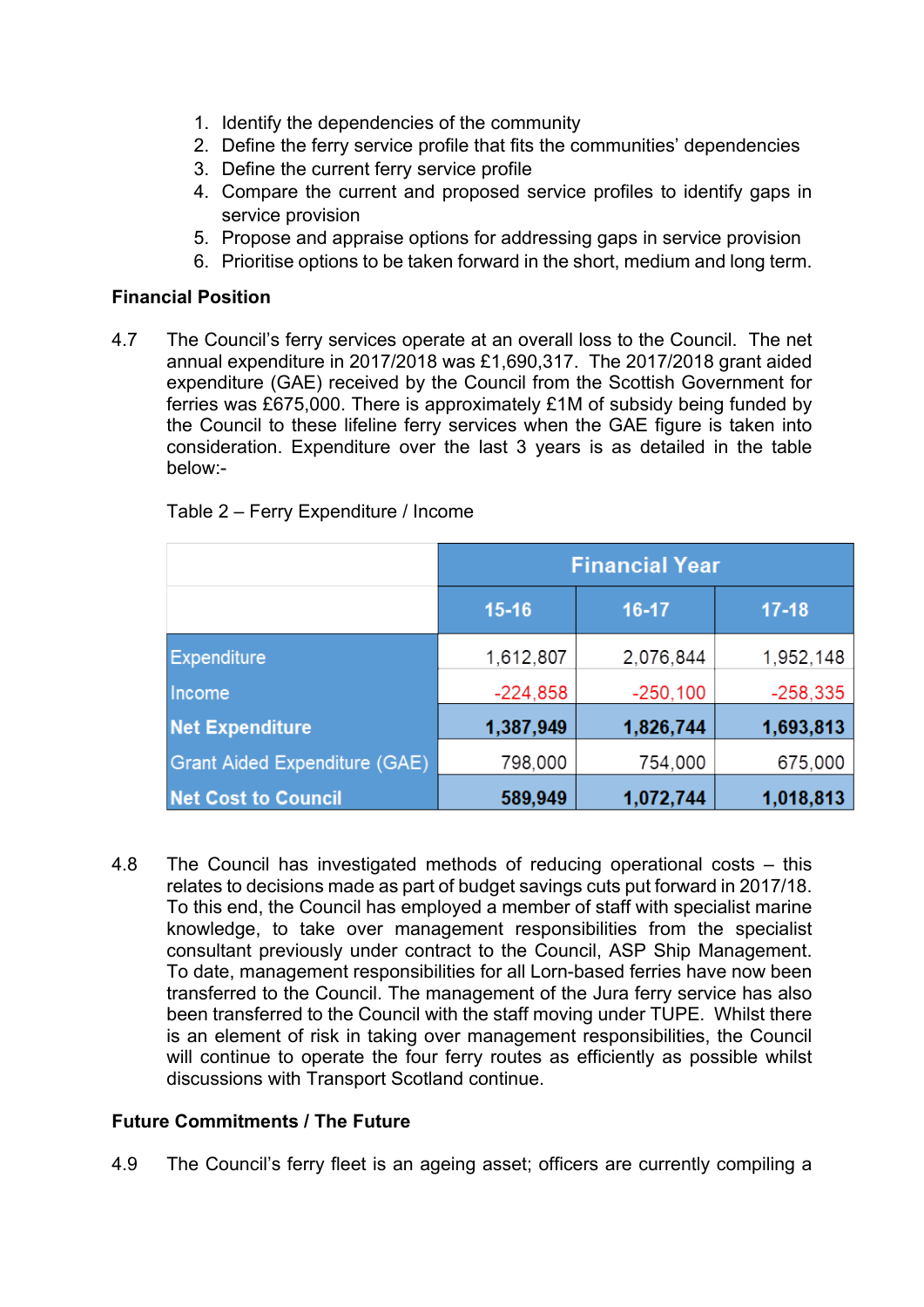ferry-vessel replacement plan. There may be an opportunity to upgrade vessels during the replacement process and off-set costs by making savings i.e. by introducing a bow-ramp on the Easdale ferry allowing the Council to provide the island refuse collection service in-house. Replacement costs and the order of replacement is likely to be as outlined in the table below:-

| Proposal (subject to future funding)                                                                                                                                                                              | <b>Estimated</b><br><b>Timing</b>              | <b>Estimated</b><br><b>Costs</b>           |
|-------------------------------------------------------------------------------------------------------------------------------------------------------------------------------------------------------------------|------------------------------------------------|--------------------------------------------|
| <b>Short-term</b><br>Replace ML Easdale (main Easdale<br>Ferry)<br>Replace ML Fladda (back-up Easdale<br>Ferry)<br>Replace ML Torsa (Luing Passenger<br>Ferry)<br>Replace ML Lismore (Lismore<br>Passenger Ferry) | 2019 / 20<br>2019 / 20<br>2019/20<br>2020 / 21 | £100,000<br>£60,000<br>£60,000<br>£500,000 |
| <b>Medium-term</b><br>Replace MV Belnahua (Luing Car<br>Ferry)<br>Long-term<br>Replace MV Eilean Dhiura (Jura Car<br>Ferry)                                                                                       | 2025/26<br>2028 / 29                           | £1,200,000<br>£2,000,000                   |

# Table 3 – Vessel Replacement Costs

- 4.10 The costs outlined above do not currently form part of the Council's capital plan. Other means of funding the provision of replacement vessels are being considered i.e. leasing.
- 4.11 Council Officers and representatives from Transport Scotland held a series of meetings in 2016 and 2017 to consider the potential transfer of Council ferry services. A report was produced which outlined all likely future financial commitments should the transfer take place i.e. enhancement of services, replacement of ferries etc. This report currently sits with Transport Scotland.
- 4.12 As mentioned previously in this report, both Orkney and Shetland Councils have received financial support from the Scottish Government (last year, and again, this financial year). To date, despite providing all necessary information, Argyll and Bute Council has received no additional financial support. Clearly, further dialogue with Transport Scotland is required to address this financial anomaly. In the meantime, Council officers will continue to engage with local